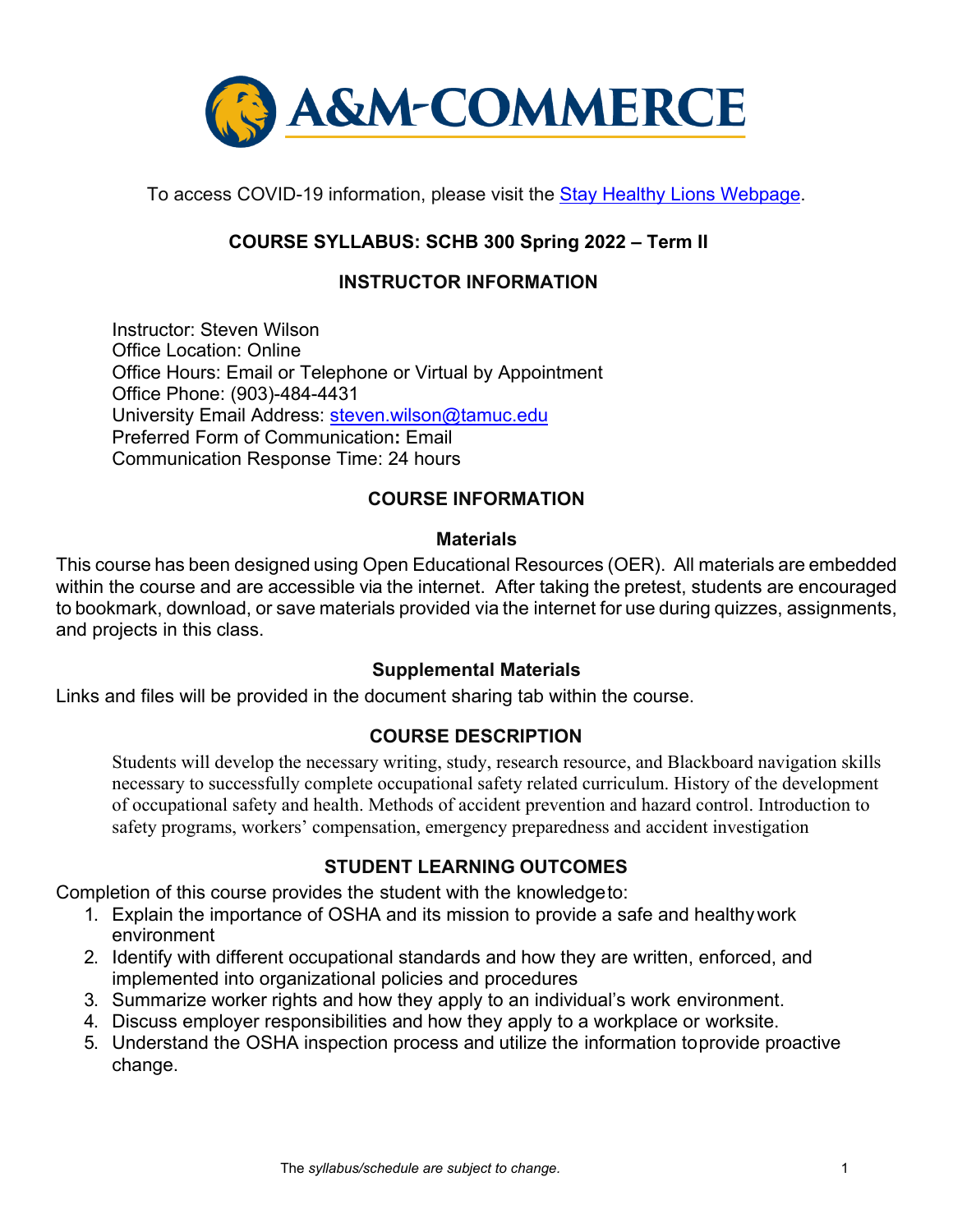## **REGULAR AND SUBSTANTIVE COURSE INTERACTION**

As a general guide, students enrolled in a three-semester hour course should spend one hour engaged in instructional activities and two to three hours on out-of-class work per week in a semester. Educational activities in this course are designed to ensure regular and substantive interaction between students and faculty.

## **COURSE REQUIREMENTS**

**Minimal Technical Skills Needed:** Students will need reliable computer and internet access for this course. Students must be able to effectively use myLeo email, myLeo Online D2L, and Microsoft Office.

**Instructional Methods:** This course is an online course. To be successful in this course, all content and course modules should be read and reviewed. All assignments and quizzes (both graded and not graded) must be completed. Please contact the instructor by email for any assistance.

**Student Responsibilities or Tips for Success in the Course:** To be successful in this course, all content and course modules should be read and reviewed. All assignments and quizzes (both graded and not graded) should be completed. Please contact the instructor by email for any assistance.

## **ASSESSMENT**

Students must achieve 80% or higher for the both the post-Test and culminating Project to demonstrate competency and pass the course.

## **Course Pre-test**

The purpose of the pre-test is to provide a baseline understanding of your knowledge in this competency. The pre-test is required before you begin studying course materials. If you do not make at least 80% on the pre-test, students will be expected to complete assignments, quizzes, and other course content to prepare for the post-test and culminating project.

| Content $\ $ | <b>Description</b>                                                                                                                                                                                                                                                                                                                         | <b>Value</b>  | <b>Notes</b>                                                                                                                                            |
|--------------|--------------------------------------------------------------------------------------------------------------------------------------------------------------------------------------------------------------------------------------------------------------------------------------------------------------------------------------------|---------------|---------------------------------------------------------------------------------------------------------------------------------------------------------|
|              | Pre-Test   This is the initial assessment in the course to<br>provide a baseline understanding of a student's<br>knowledge of the course content and competencies.<br>Pretests are taken once and should be completed<br>upon the first couple of days of a CBE academic<br>term or entry into a course if a student is an<br>accelerator. | 100<br>points | Required before<br>completing any other<br>work in the course. The<br>grade on the pre-test<br>does not count in the<br>final grade for this<br>course. |

## **Learning Objective Essays**

A brief short-answer item that the student submits to the instructor that requires students to synthesize and apply the concept, theory, process, etc., introduced in the Learning Objective Module. Essays are submitted to the instructor and do not require comments or "discussion" with other students in the course.

## **Learning Objective Activities**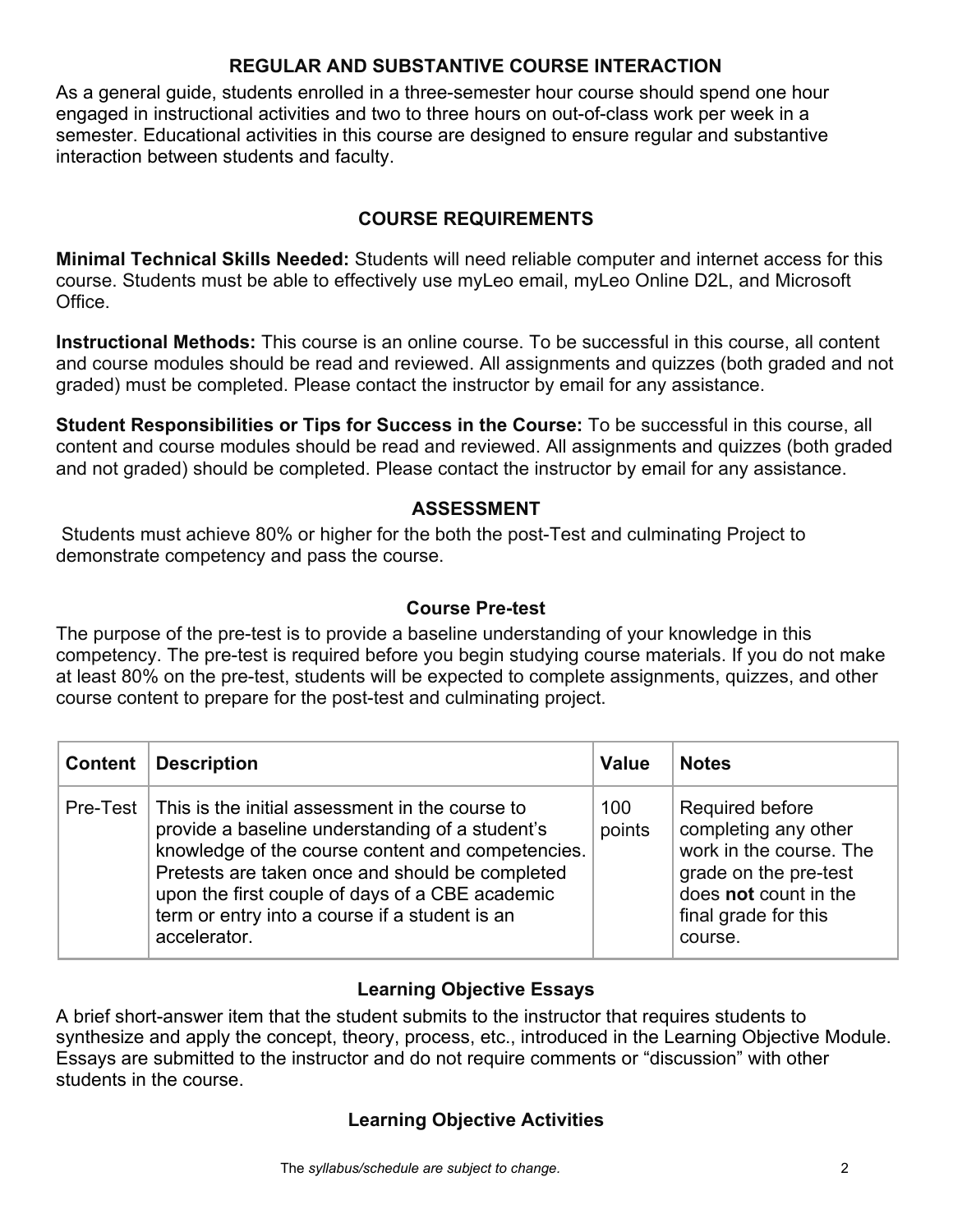A brief assessment at the end of each module that is intended to emphasize key concepts, theories, processes, etc., introduced in the Learning Objective Module.

## **Course Post-test**

The end-of-course comprehensive exam that assesses student knowledge and understanding of major concepts, theories, processes, etc., in the course. A **score of 80% or higher is required** to demonstrate competency.

| <b>Content</b> | <b>Description</b>                                                                                              | <b>Value</b>  | <b>Notes</b>                                                                                                                            |
|----------------|-----------------------------------------------------------------------------------------------------------------|---------------|-----------------------------------------------------------------------------------------------------------------------------------------|
| Post-Test $ $  | Measures your competency of learning<br>outcomes through essay, short answer, and<br>multiple-choice questions. | 100<br>points | Required and you must score<br>80% or higher. You have up to  <br>three attempts.<br>DUE: Last day of week 7,<br>Friday by 11:59 PM CST |

If you score less than 80% on the post-test, you will have an opportunity to review the material and retake the post-test two additional times. If the posttest score is less than 80% within three attempts, students will receive a grade of "F" in the course and will be required to retake the course in the new term. Students who fail the posttest should review feedback from the instructor before reattempting the posttest.

## **Culminating Project**

|         | <b>Content   Description</b>                                                                       | <b>Value</b>  | <b>Notes</b>                                                                                                                                       |
|---------|----------------------------------------------------------------------------------------------------|---------------|----------------------------------------------------------------------------------------------------------------------------------------------------|
| Project | Measures your competency of learning<br>outcomes the completion of a competency-<br>based project. | 100<br>points | Required and you must score<br>80% or higher. You have up to<br>three attempts.                                                                    |
|         |                                                                                                    |               | DUE DATE if you want<br>feedback for revisions: End of<br>week 6.<br><b>HARD DUE DATE: Last day of</b><br>week 7, Friday by 11:59 PM<br><b>CST</b> |

If students score less than 80% on the culminating project, they will have an opportunity to review the material and resubmit the project up to two additional times. If the culminating project is less than 80% within three attempts, students will receive a grade of "F" in the course and will be required to retake the course in the new term.

## **GRADING**

A score of 80% or higher on both the culminating Project and post-test is required to demonstrate competency and receive credit for the course. The following items will be used to calculate the final grade in the course.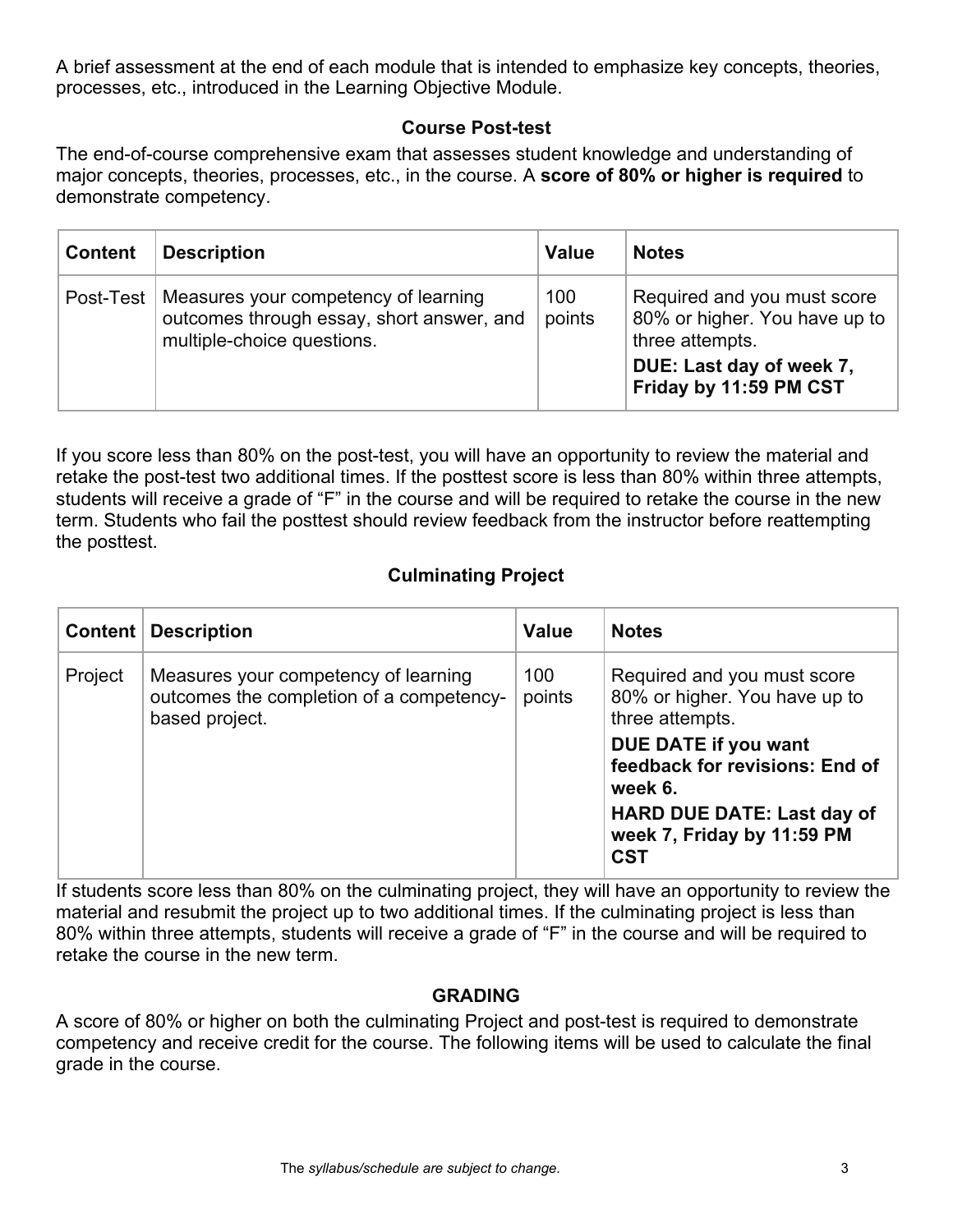| <b>Assignment</b>                  | <b>Weighted Average</b> |
|------------------------------------|-------------------------|
| Module Pre-Test (5 test in total   | $0\%$                   |
| Module Post-Test (5 test in total) | 30%                     |
| <b>Culminating Project</b>         | 70%                     |
| Total                              | 100%                    |

### **Grading Scale**

Percentage  $A = 90\% - 100\%$  $B = 80\% - 89\%$  $C = 70\% - 79\%$  $D = 60\% - 69\%$  $F = 59\%$  or below

### **TECHNOLOGY REQUIREMENTS**

#### **LMS**

All course sections offered by Texas A&M University-Commerce have a corresponding course shell in the myLeo Online Learning Management System (LMS). Below are the technical requirements

Learning Management System (LMS) Requirements: View the [Learning Management System Requirements Webpage.](https://community.brightspace.com/s/article/Brightspace-Platform-Requirements)

LMS Browser Support: Learn more on the [LMS Browser Support Webpage.](https://documentation.brightspace.com/EN/brightspace/requirements/all/browser_support.htm)

YouSeeU Virtual Classroom Requirements: Visit the [Virtual Classroom Requirements Webpage.](https://support.youseeu.com/hc/en-us/articles/115007031107-Basic-System-Requirements)

## **ACCESS AND NAVIGATION**

You will need your campus-wide ID (CWID) and password to log into the course. If you do not know your CWID or have forgotten your password, contact the Center for IT Excellence (CITE) at 903.468.6000 or [helpdesk@tamuc.edu](mailto:helpdesk@tamuc.edu)**.**

**Note:** Personal computer and internet connection problems do not excuse the requirement to complete all course work in a timely and satisfactory manner. Each student needs to have a backup method to deal with these inevitable problems. These methods might include the availability of a backup PC at home or work, the temporary use of a computer at a friend's home, the local library, office service companies, Starbucks, a TAMUC campus open computer lab, etc.

#### **COMMUNICATION AND SUPPORT**

If you have any questions or are having difficulties with the course material, please contact your Instructor.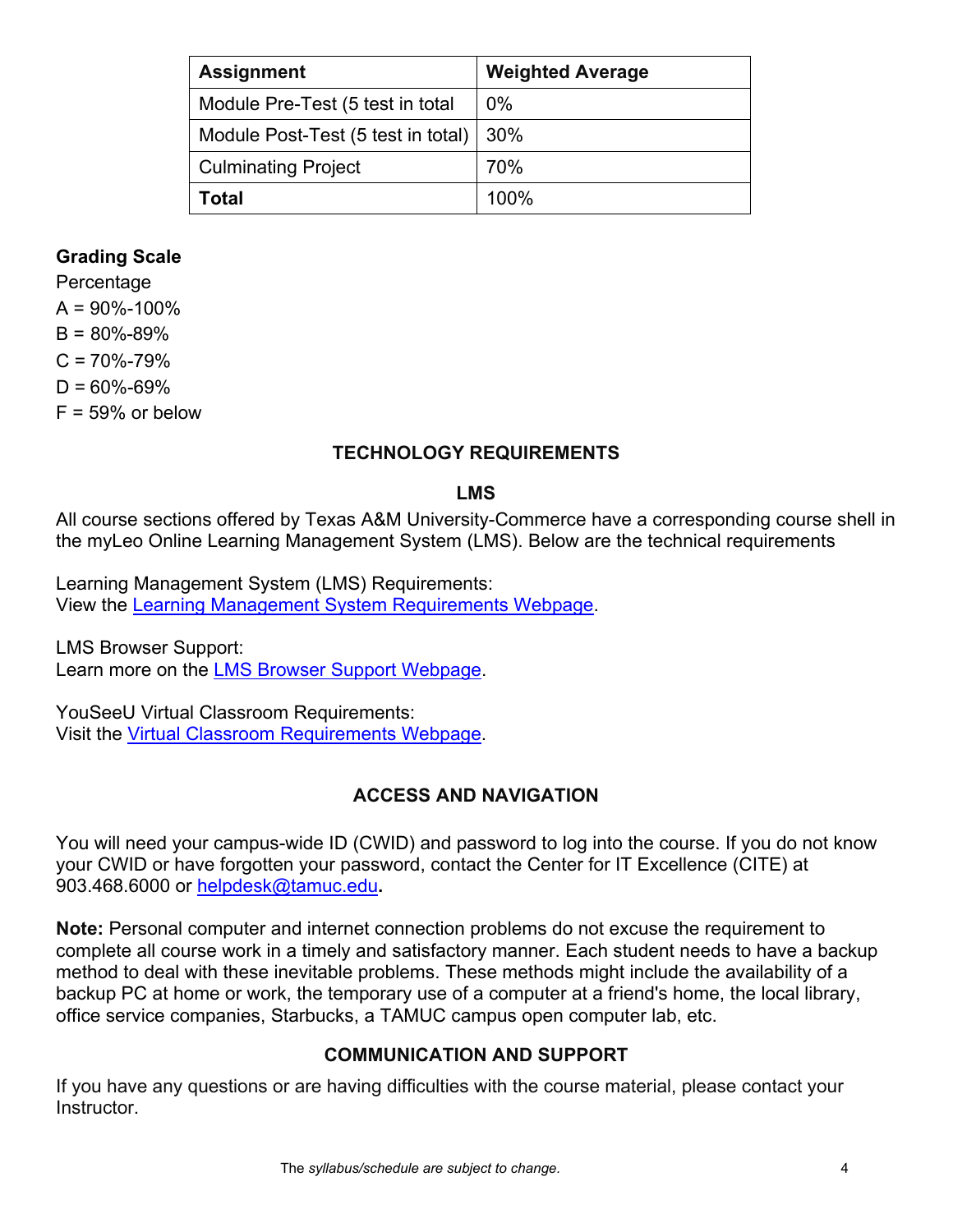## **Technical Support**

If you are having technical difficulty with any part of Brightspace, please contact Brightspace Technical Support at 1-877-325-7778. Other support options can be found on the [Brightspace Support Webpage.](https://community.brightspace.com/support/s/contactsupport)

## **Interaction with Instructor Statement**

This is an online course; therefore, expect most communication to be online as well. Correspondence will always be through university email (your "myLeo" mail) and announcements in myLeo online (D2L). The instructor will make every effort to respond to emails within 24 provided the correspondence follows the requirements listed below. Students are encouraged to check university email daily.

# **COURSE AND UNIVERSITY PROCEDURES/POLICIES**

## **Syllabus Change Policy**

The syllabus is a guide. Circumstances and events, such as student progress, may make it necessary for the instructor to modify the syllabus during the semester. Any changes made to the syllabus will be announced in advance.

## **Student Conduct**

All students enrolled at the University shall follow the tenets of common decency and acceptable behavior conducive to a positive learning environment. The Code of Student Conduct is described in detail online in the [Student Guidebook.](http://www.tamuc.edu/Admissions/oneStopShop/undergraduateAdmissions/studentGuidebook.aspx)

Students should also consult the [Rules of Netiquette Webpage](https://www.britannica.com/topic/netiquette) for more information regarding how to interact with students in an online forum.

## **TAMUC Attendance**

For more information about the attendance policy, please view the [Attendance Webpage](http://www.tamuc.edu/admissions/registrar/generalInformation/attendance.aspx) and the Class [Attendance Policy](http://www.tamuc.edu/aboutUs/policiesProceduresStandardsStatements/rulesProcedures/13students/academic/13.99.99.R0.01.pdf)

## **Academic Integrity**

Students at Texas A&M University-Commerce are expected to maintain high standards of integrity and honesty in all of their scholastic work. For more details and the definition of academic dishonesty see the following procedures:

[Undergraduate Academic Dishonesty P](http://www.tamuc.edu/aboutUs/policiesProceduresStandardsStatements/rulesProcedures/13students/undergraduates/13.99.99.R0.03UndergraduateAcademicDishonesty.pdf)olicy [Undergraduate Student Academic Dishonesty Form](http://www.tamuc.edu/aboutUs/policiesProceduresStandardsStatements/rulesProcedures/documents/13.99.99.R0.03UndergraduateStudentAcademicDishonestyForm.pdf)

## **Students with Disabilities-- ADA Statement**

The Americans with Disabilities Act (ADA) is a federal anti-discrimination statute that provides comprehensive civil rights protection for persons with disabilities. Among other things, this legislation requires that all students with disabilities be guaranteed a learning environment that provides for reasonable accommodation of their disabilities. If you have a disability requiring an accommodation, please contact:

## **Office of Student Disability Resources and Services**

Texas A&M University-Commerce Velma K. Waters Library Rm 162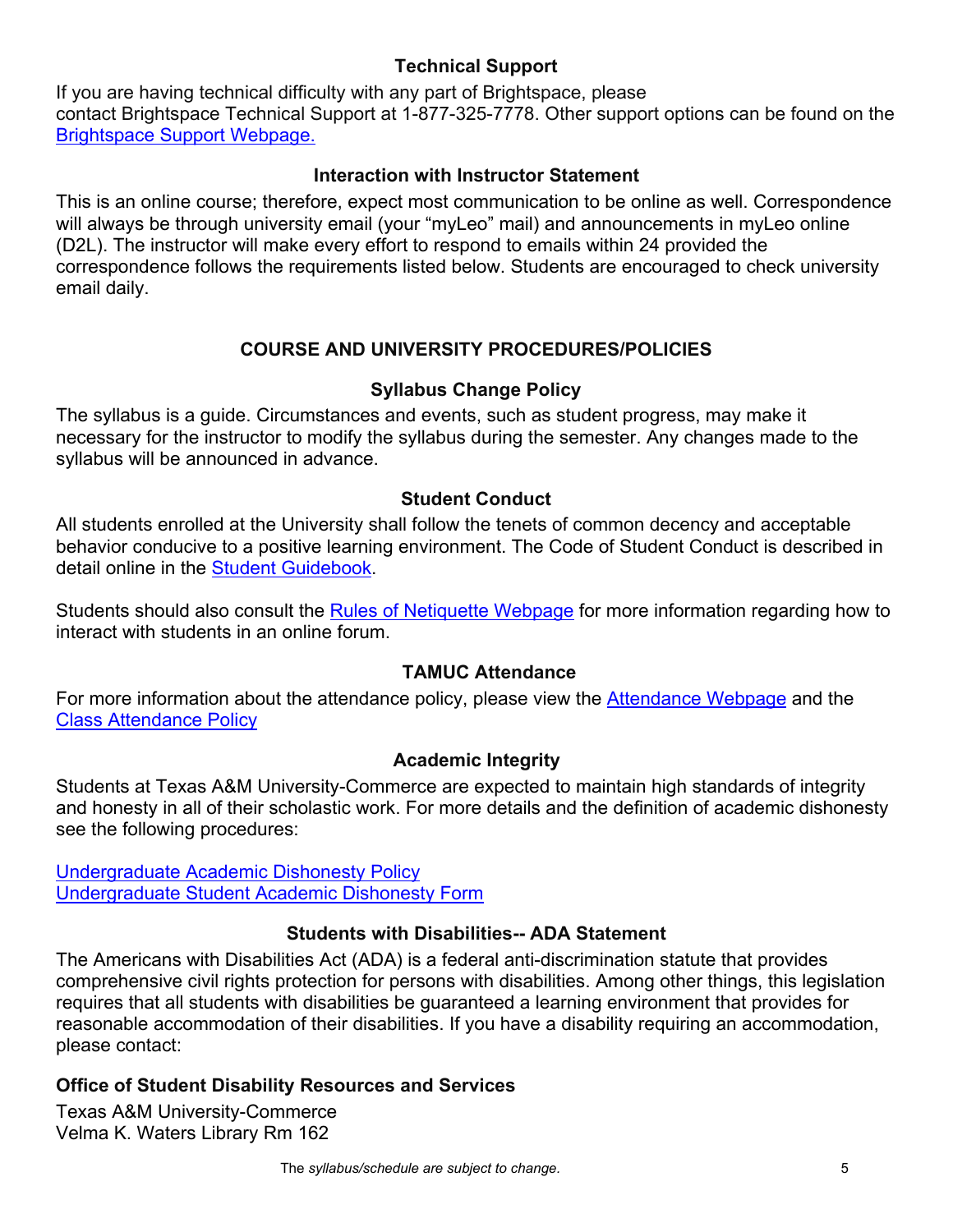## **Nondiscrimination Notice**

Texas A&M University-Commerce will comply in the classroom, and in online courses, with all federal and state laws prohibiting discrimination and related retaliation on the basis of race, color, religion, sex, national origin, disability, age, genetic information, or veteran status. Further, an environment free from discrimination on the basis of sexual orientation, gender identity, or gender expression will be maintained.

## **Campus Concealed Carry Statement**

Texas Senate Bill - 11 (Government Code 411.2031, et al.) authorizes the carrying of a concealed handgun in Texas A&M University-Commerce buildings only by persons who have been issued and are in possession of a Texas License to Carry a Handgun. Qualified law enforcement officers or those who are otherwise authorized to carry a concealed handgun in the State of Texas are also permitted to do so. Pursuant to Penal Code (PC) 46.035 and A&M-Commerce Rule 34.06.02.R1, license holders may not carry a concealed handgun in restricted locations.

For a list of locations, please refer to the [Carrying Concealed Handguns On Campus](http://www.tamuc.edu/aboutUs/policiesProceduresStandardsStatements/rulesProcedures/34SafetyOfEmployeesAndStudents/34.06.02.R1.pdf) document and/or consult your event organizer.

Pursuant to PC 46.035, the open carrying of handguns is prohibited on all A&M-Commerce campuses. Report violations to the University Police Department at 903-886-5868 or 9-1-1.

## **Counseling Services**

The Counseling Center at A&M-Commerce, located in the Halladay Building, Room 203, offers counseling services, educational programming, and connection to community resources for students. Students have 24/7 access to the Counseling Center's crisis assessment services by calling 903-886- 5145. For more information regarding Counseling Center events and confidential services, please visit [www.tamuc.edu/counsel.](http://www.tamuc.edu/counsel)

| <b>Unit or Module</b>                                                                                                                                  | <b>Materials to Read or</b><br><b>Review</b> | <b>Assignments with Due</b><br><b>Dates</b>                                                                                                 |
|--------------------------------------------------------------------------------------------------------------------------------------------------------|----------------------------------------------|---------------------------------------------------------------------------------------------------------------------------------------------|
| Course Learning Objecti ve 1: Describe the<br>History of OSHA and its importance to<br>providing a safe and healthy work<br>environment.               | Listed within CLO Module                     | Due 05/13/22<br>Pre-Test<br>Knowledge ActivityDue 05/13/22<br>Written Assignment Due 05/13/22<br>Post-Test<br>Due 05/13/22                  |
| Course Learning Objecti ve 2: Describe the<br>development of OSHA standards and its<br>importance to providing a safe and healthy<br>work environment. | Listed within CLO Module                     | Pre-Test<br>Due 05/13/22<br>Knowledge ActivityDue 05/13/22<br>Written Assignment Due 05/13/22<br>Post-Test <b>Propriate</b><br>Due 05/13/22 |
| Course Learning Objecti ve 3: Define the<br>rights and responsibilities of the employer<br>and employee relationship.                                  | Listed within CLO Module                     | Pre-Test<br>Due 05/13/22<br>Knowledge ActivityDue 05/13/22<br>Written Assignment Due 05/13/22<br>Post-Test<br>Due 05/13/22                  |
| Course Learning Objecti ve 4: Describe the<br>basic requirements of the OSHA recordi ng                                                                | Listed within CLO Module                     | Pre-Test<br>Due 05/13/22<br>Due 05/13/22<br>Knowledge Activity                                                                              |

# **COURSE OUTLINE / CALENDAR**